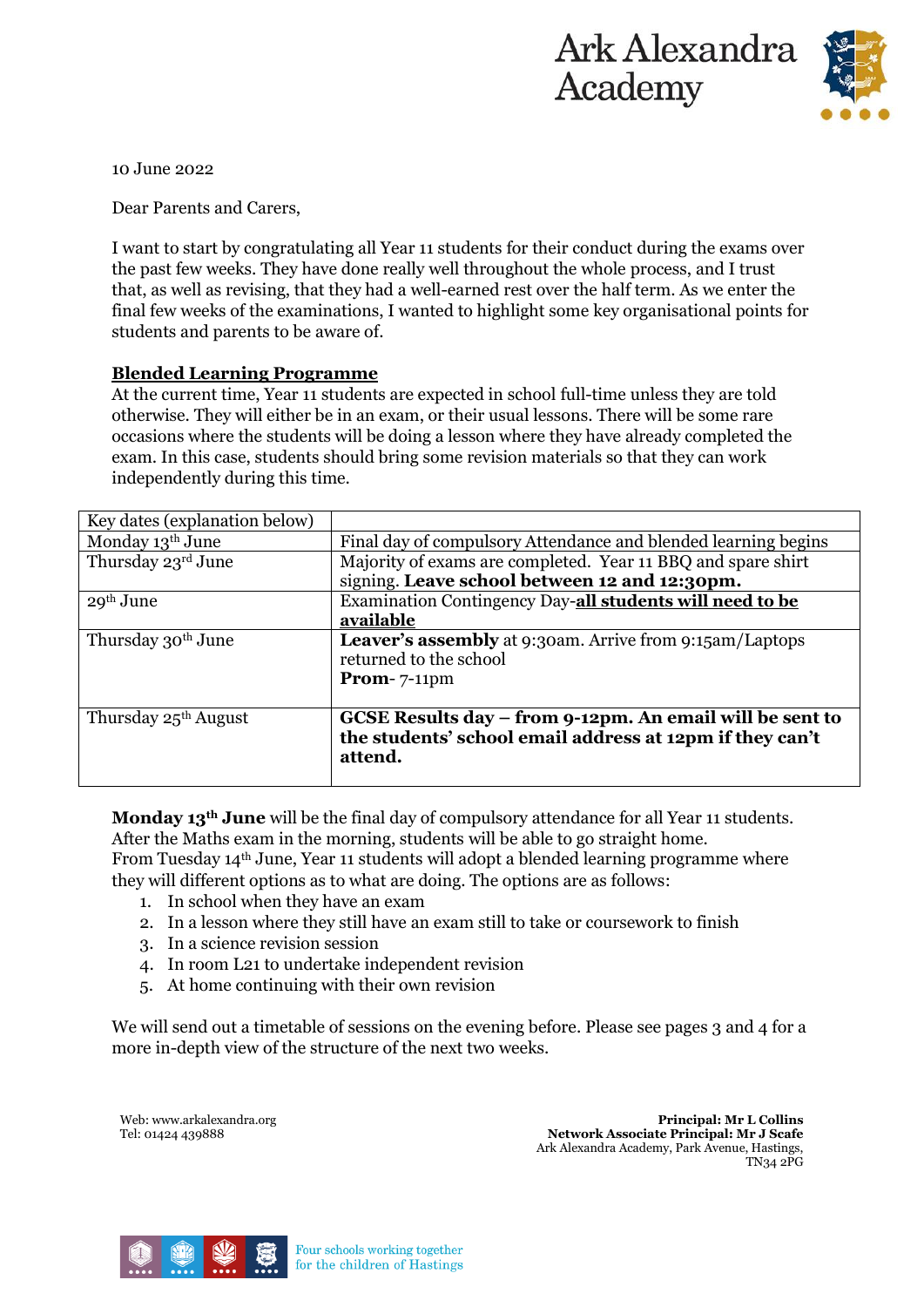#### **Registering Attendance**

During the blended learning programme, it is important that the students register themselves both when arriving to school and when they leave. Please see instructions below of when they will need to sign in or out:

- 1. If they have an exam in the morning, then they will register on entering the main hall.
- 2. Once a morning exam has finished, students will then complete a register to let us know what they are doing for the rest of the day. If they are going home, they will leave via the Parkstone Road entrance.
- 3. If they are staying in school, then will either be in a lesson or L21.
- 4. If students turn up to school in the morning and don't have an exam, then they must go to the Canteen at tutor time.
- 5. If students turn up later on in the day, they must sign in at reception.
- 6. If students leave during the day, once they have finished any lessons, then must sign out at reception.

#### **Thursday 23rd June**

This is the date when the vast majority will have finished all of their exams. After the Chemistry exam, we plan to hold a BBQ for the Year 11 students to mark the end of the exams. There will be some time for students to engage in getting their shirt signed by students and staff. For safeguarding reasons students cannot sign a shirt that is being worn and students should bring a spare 'signing' shirt to school with them if they wish to participate in this tradition. Students will then leave site between 12 and 12:30pm

#### **Revision Books**

Once the exams finish, if students have any unwanted revision guides/materials, we would be grateful for donations so that we can redistribute to the next set of Year 11 students. Please could you either bring these in either at the Leavers assembly or Results Day.

#### **Donating school uniform**

Students will need to continue wearing their school uniform until after the Leavers assembly on the 30th June. After this date, students will no longer need to wear their school uniform. However, we would be very grateful for any donations of uniform, especially blazers and ties. If you would like to donate your unfirm to the school please can you bring this along to the Results Day or alternatively the unfirm can be dropped off into the main reception.

#### **Laptops**

The school provided laptops should be returned on their celebration assembly on **30th June**. If they do not bring the device in on the 30th it **MUST** be returned no later than Thursday **25th August**, but preferably they should bring them in for their Celebration 30th June. After that date, they should be handed into reception and a receipt for their laptop will be given to the student. If you wish to purchase the device the cost is £160 and you should contact Mr Kwapong.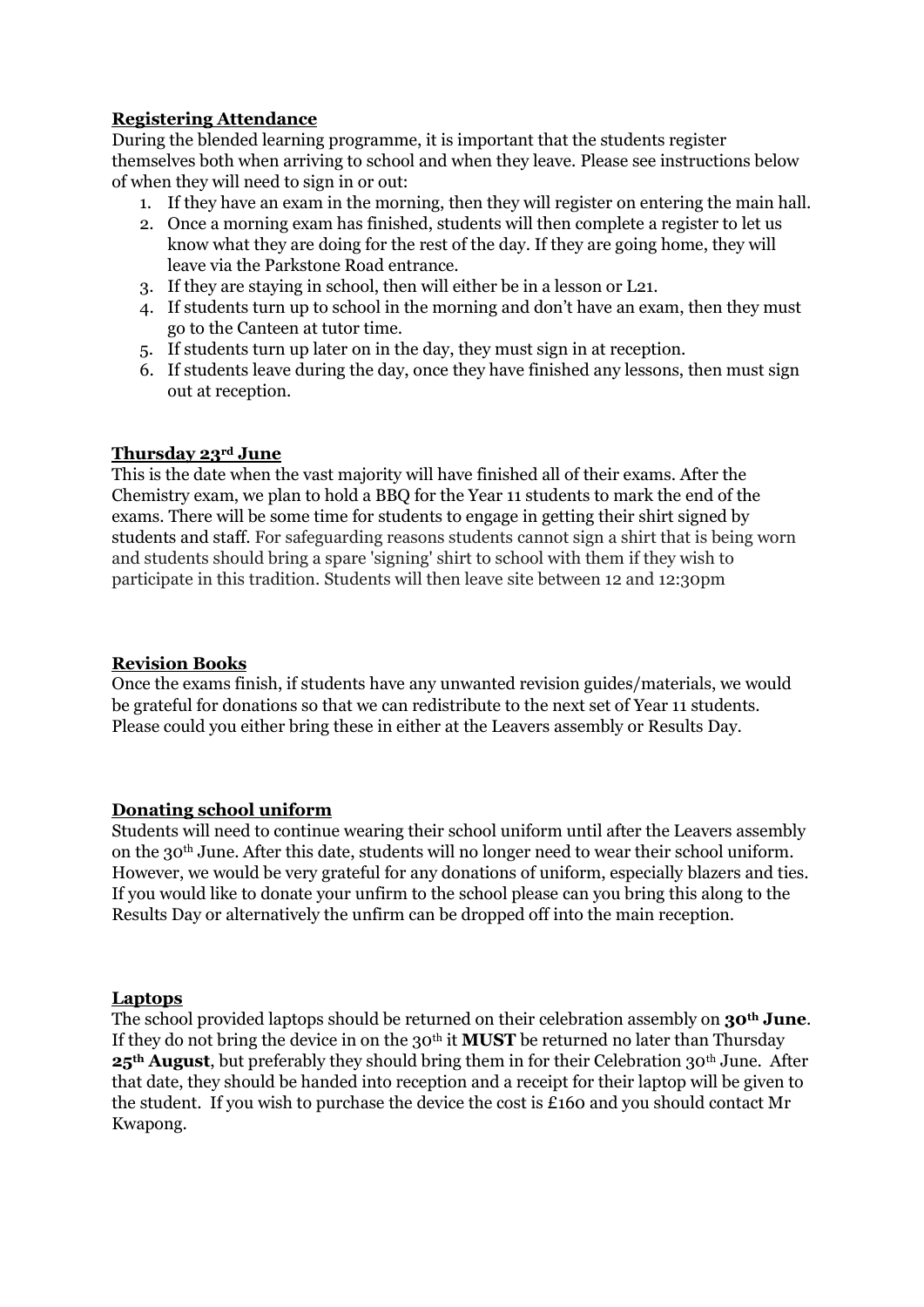#### **Ark Alexandra Sixth Form**

It is quite usual during this time of the year for students to reconsider their options for Post 16 education. If you have not currently applied to Ark Alexandra Sixth Form but would wish to be considered for joining us in September 2022, then please email Ms Kirk at [a.kirk@arkalexandra.org](mailto:a.kirk@arkalexandra.org) to express your interest.

If you have any questions, please contact either me at [g.morris@arkalexandra.org](mailto:g.morris@arkalexandra.org) or Miss Clark (Head of Year) at [s.clark@arkalexandra.org](mailto:s.clark@arkalexandra.org)

Kind regards

**Mr G Morris** Director of Careers, Destinations and Year 11 Outcomes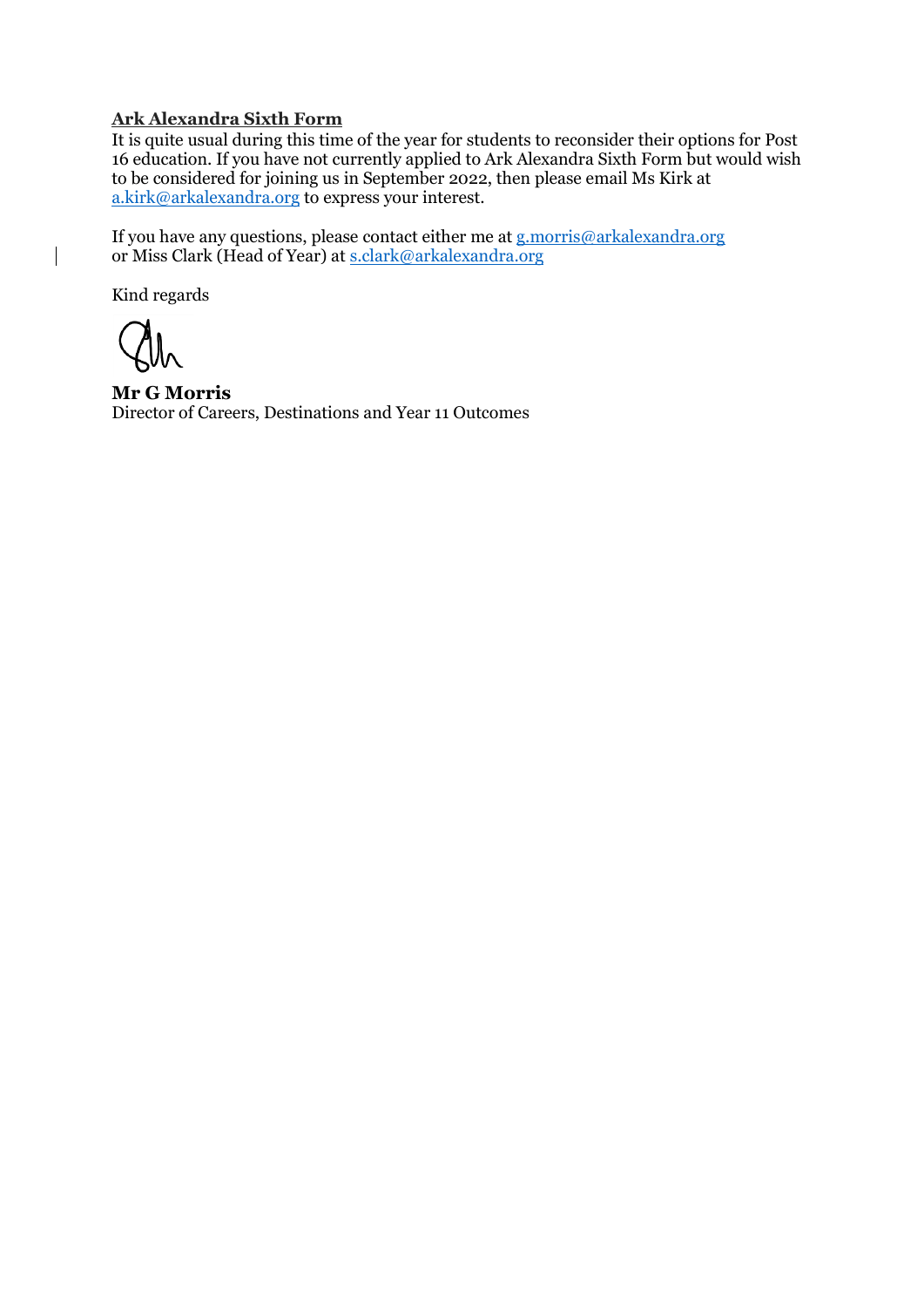## **Blended Learning Programme- Week Commencing 13th June**

Please see the timetable below. Examinations are in bold, please ensure that students remember to be in the main hall by 8:15am. The classes in red are the lessons that still have exams or coursework to finish. If you have finished the coursework, then you don't have to attend these lessons. L<sub>21</sub>, the room for independent study will be open throughout the day for students to use.

**If students are not in an exam and are waiting for revision sessions, lessons, exams that take place later in the day, they MUST be in L21.**

### **Room L21 will be available during the whole day- Tutor time to Period 5.**

| <b>Period</b>        | <b>Monday</b><br>13 <sup>th</sup> June                                  | <b>Tuesday 14th June</b>                                                                                                              | <b>Wednesday 15th</b><br>June                                                          | Thursday 16th June             | Friday 17th June                                                                |
|----------------------|-------------------------------------------------------------------------|---------------------------------------------------------------------------------------------------------------------------------------|----------------------------------------------------------------------------------------|--------------------------------|---------------------------------------------------------------------------------|
| <b>Tutor</b><br>time |                                                                         | Geography<br>Exam                                                                                                                     | <b>Biology</b><br><b>Exam</b>                                                          | <b>History Exam</b>            | <b>Spanish Writing</b><br><b>Exam</b>                                           |
|                      | <b>Maths</b>                                                            |                                                                                                                                       |                                                                                        |                                |                                                                                 |
| $\overline{2}$       | <b>Exam</b>                                                             | Option C Lessons-<br><b>W</b> Band<br>DT, History, IT,<br><b>Science</b><br>Health & Social Care,<br>revision<br>Photography, Spanish | <b>Biology Exam-</b><br><b>Triple</b>                                                  | <b>P</b> Band Science          | <b>W</b> Band Science revision                                                  |
| 3                    |                                                                         | <b>W</b> Band Science revision                                                                                                        | Option C Lessons- DT,<br>History, IT, Health & Social<br>Care, Photography, Spanish    | <b>P Band Science Revision</b> | <b>Option B Lessons- Dance,</b><br><b>Business, Hospitality, Triple Science</b> |
| $\overline{4}$       | <b>Student to leave</b><br>school at<br>10:30am after<br>the Maths exam | <b>P Band Science Revision</b>                                                                                                        | Option C Lessons-DT,<br>History, IT, Health & Social<br>Care, Photography, Spanish     | <b>French Writing</b>          | <b>Option A Lessons-Business,</b><br>Health & Social Care, IT, BTEC Sport       |
| $\overline{5}$       |                                                                         | <b>P Band Science Revision</b>                                                                                                        | <b>Option A Lessons-</b><br>Business, History, Health &<br>Social Care, IT, BTEC Sport | Exam                           | <b>P Band Science Revision</b>                                                  |